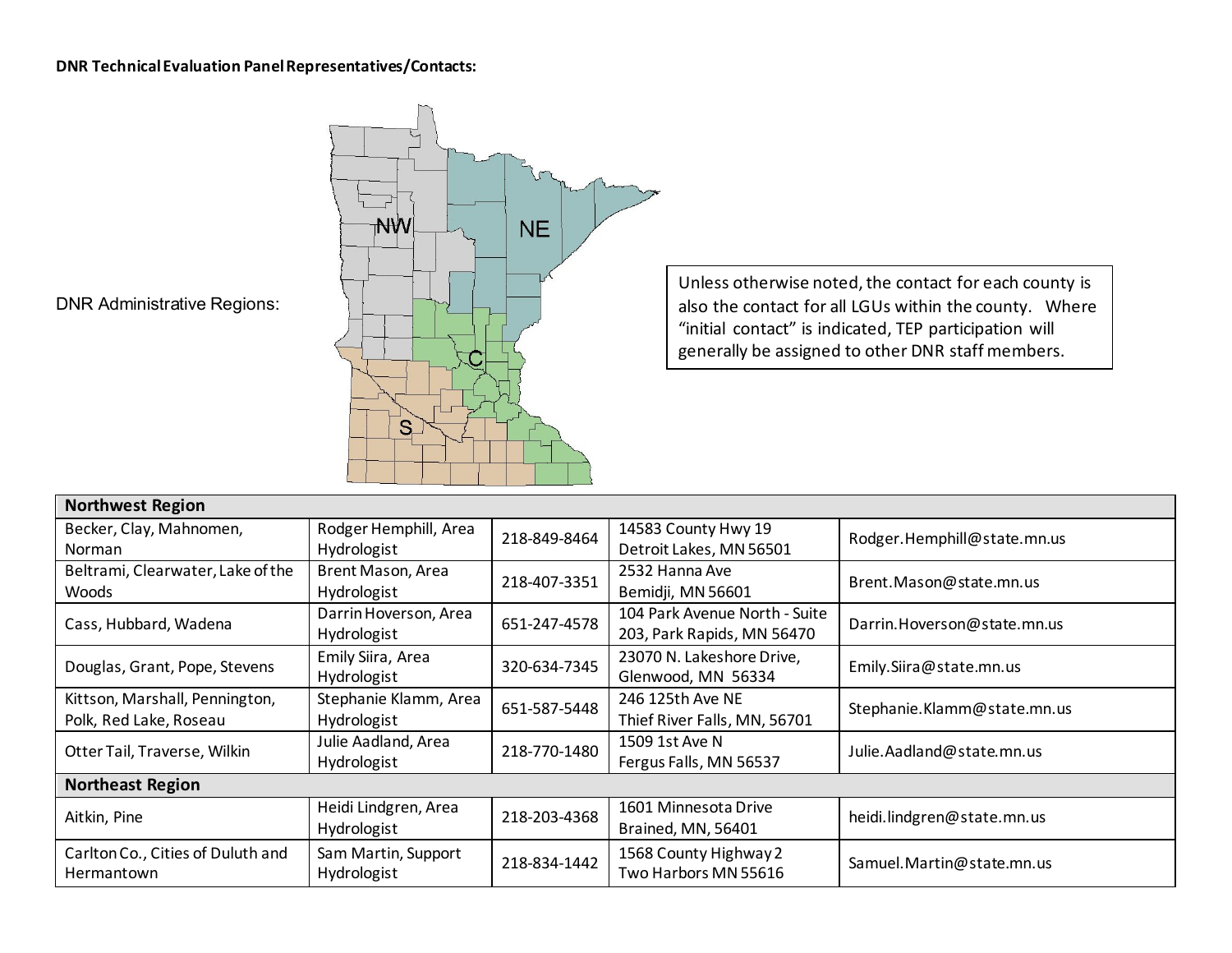| Cook                                       | Steve Persons, Area<br>Fisheries Supv.                | 218-387-6022            | 1356 Hwy 61<br>Grand Marais, MN 55604                | Steve.Persons@state.mn.us        |
|--------------------------------------------|-------------------------------------------------------|-------------------------|------------------------------------------------------|----------------------------------|
| Crow Wing                                  | Owen Baird, Fisheries<br>Specialist                   | 218-203-4305            | 1601 Minnesota Dr.<br>Brainerd, MN 56401             | Owen.Baird@state.mn.us           |
| Itasca, Koochiching                        | Rian Reed, Area<br>Hydrologist                        | 218-328-8815            | 1201 E. Hwy 2<br>Grand Rapids, MN 55744              | Rian.Reed@state.mn.us            |
| Lake                                       | Cliff Bentley, Area<br>Hydrologist                    | 218-834-1441            | 1568 Hwy 2<br>Two Harbors, MN 55616                  | Cliff.Bentley@state.mn.us        |
| St. Louis, except Duluth and<br>Hermantown | Kim Boland, Area<br>Hydrologist                       | 218-735-3963            | 7979 Hwy 37<br>Eveleth, MN 55734                     | Kim.Boland@state.mn.us           |
| <b>Central Region</b>                      |                                                       |                         |                                                      |                                  |
| Anoka                                      | Melissa Collins, Nat.<br>Res. Spec.                   | 651-259-5755            | 1200 Warner Rd.<br>St. Paul, MN 55106                | Melissa.Collins@state.mn.us      |
| Dakota                                     | Tim Pharis, Area<br>Wildlife Mgr                      | 651-322-4643            | 15325 Babcock Ave E,<br>Rosemount, MN 55068          | Tim.Pharis@state.mn.us           |
| Carver                                     | Taylor Huinker                                        | 651-259-5790            | 1200 Warner Rd.<br>St. Paul, MN 55106                | Taylor.Huinker@state.mn.us       |
| Hennepin                                   | Wes Saunders-Pearce                                   | 651-259-5822            | 1200 Warner Rd.<br>St. Paul, MN 55106                | Wes.Saunders-pearce@state.mn.us  |
| Scott                                      | Mark Nemeth                                           | 612-390-0659            | 1200 Warner Rd.<br>St. Paul, MN 55106                | Mark.Nemeth@state.mn.us          |
| Ramsey                                     | Jim Levitt, Area<br><b>Fisheries Mgr</b>              | 651-259-5819            | 1200 Warner Rd.<br>St. Paul, MN 55106                | Jim.Levitt@state.mn.us           |
| Washington                                 | Kelly Pharis, NR<br>Specialist Wildlife               | 651-539-3308            | 1200 Warner Rd.<br>St. Paul, MN 55106                | Kelly.Pharis@state.mn.us         |
| Benton, Stearns                            | Nicola (Nicki) Blake-<br>Bradley, Area<br>Hydrologist | 320-223-7844            | 1035 S Benton Dr.<br>Sauk Rapids, MN 56379           | Nicola.Blake-Bradley@state.mn.us |
| Chisago                                    | Craig Wills, Area<br>Hydrologist                      | 763-689-7100<br>x225    | 800 Oak Savanna Ln SW<br>Cambridge, MN 55008         | Craig. Wills@state.mn.us         |
| Fillmore, Houston                          | Nicole Lehman, Area<br>Hydrologist                    | 507-206-2854            | 3555 9th Street NW, Suite 350<br>Rochester, Mn 55901 | Nicole.Lehman@state.mn.us        |
| Goodhue                                    | Brandon Schad, Area<br>Wildlife Mgr.                  | 507-206-2858            | 3555 9th Street NW, Suite 350<br>Rochester, MN 55901 | Brandon.Schad@state.mn.us        |
| Isanti                                     | Tim Marion, Area<br>Wildlife Mgr.                     | 763-689-7100<br>x228    | 800 Oak Savanna Ln SW<br>Cambridge, MN 55008         | Tim.Marion@state.mn.us           |
| Kanabec                                    | Leslie George, Area<br>Fisheries Supv.                | 320-384-7721            | 306 Power Ave N<br>Hinckley, MN 55037                | Leslie.George@state.mn.us        |
| Mille Lacs                                 | Eric Altena, Area<br>Fisheries Supv.                  | 320-616-2450<br>ext 225 | 16543 Haven Rd<br>Little Falls, MN 56345             | Eric.Altena@state.mn.us          |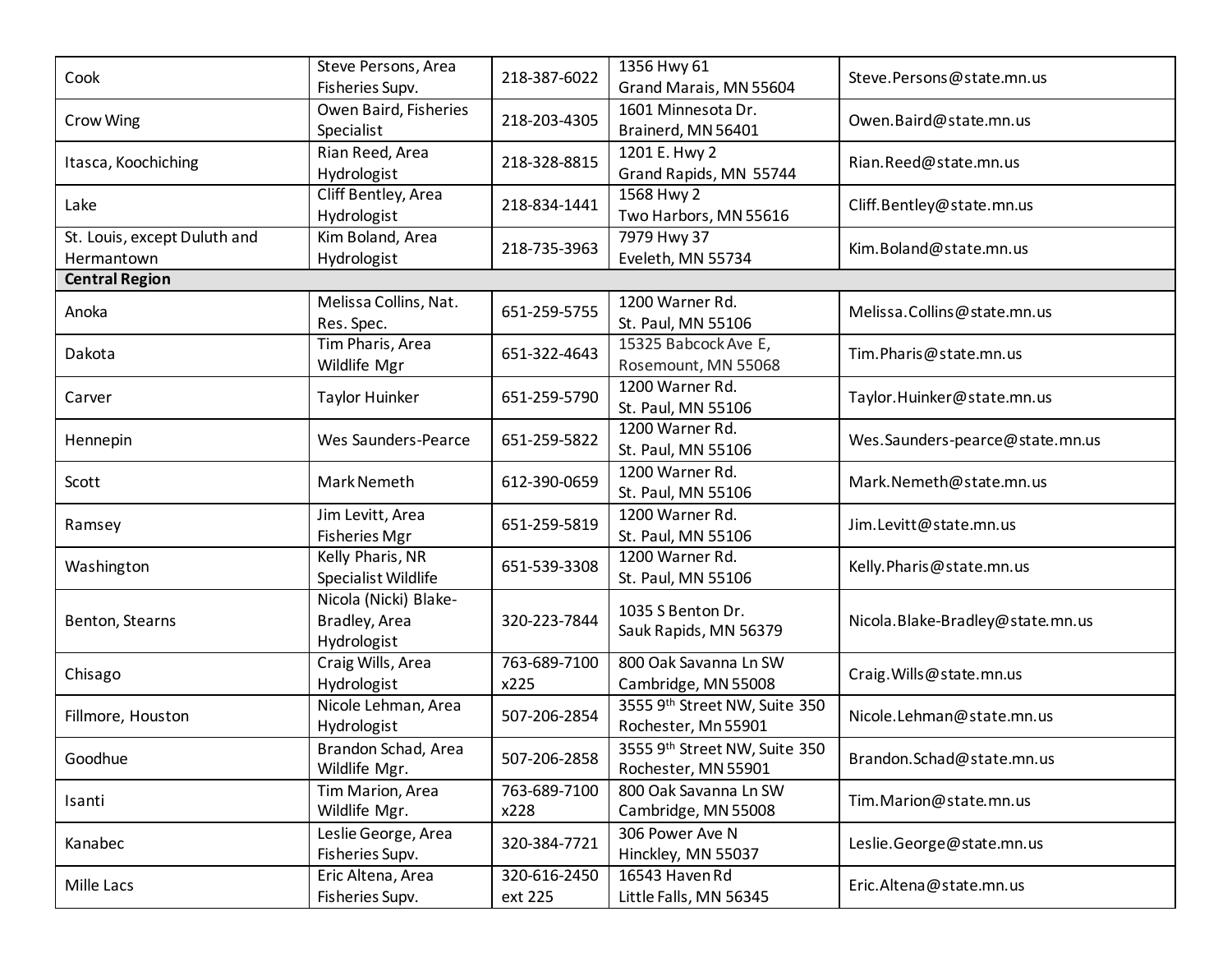| Morrison                      |                      | Mark Anderson,<br>Hydrologist                                 | 320-616-2450          | 16543 Haven Rd<br>Little Falls, MN 56345                         | Mark.Anderson@state.mn.us    |
|-------------------------------|----------------------|---------------------------------------------------------------|-----------------------|------------------------------------------------------------------|------------------------------|
|                               | County               | Brandon Schad, Area<br>Wildlife Mgr.                          | 507-206-2858          | 3555 9th Street NW, Suite 350<br>Rochester, Mn 55901             | Brandon.Schad@state.mn.us    |
| Olmsted                       | City of<br>Rochester | Nicole Lehman, Area<br>Hydrologist                            | 507-206-2854          | 3555 9th Street NW, Suite 350<br>Rochester, Mn 55901             | Nicole.Lehman@state.mn.us    |
| Sherburne, Wright             |                      | James Bedell, Area<br>Hydrologist                             | 320-223-7850          | 1035 South Benton Drive<br>Sauk Rapids, MN 56379                 | James.Bedell@state.mn.us     |
| Todd                          |                      | Mark Anderson, Area<br>Hydrologist                            | 320-616-2450          | 16543 Haven Rd<br>Little Falls, MN 56345                         | Mark.Anderson@state.mn.us    |
| Wabasha, Winona               |                      | Lucas Youngsma, Area<br>Hydrologist                           | 651-299-4020          | 1801 S. Oak St.<br>Lake City, MN 55041                           | Lucas. Youngsma@state.mn.us  |
| <b>Southern Region</b>        |                      |                                                               |                       |                                                                  |                              |
| <b>Big Stone</b>              |                      | Ryan Bjerke, Area<br>Hydrologist                              | 320-839-3823          | 890 Pine Avenue<br>Ortonville, MN 56278                          | Ryan.Bjerke@state.mn.us      |
| Blue Earth, Faribault, Waseca |                      | Dan Girolamo, Area<br>Hydrologist                             | 507-362-8778          | 50507 Sakatah Lake State Park<br>Road, Waterville, MN 56096      | Daniel.Girolamo@state.mn.us  |
| Brown, Watonwan               |                      | Katie Wigen, Public<br><b>Water Protection</b><br>Hydrologist | 507-389-8807          | 117 Rogers St.<br>Mankato, MN, 56001                             | Katie. Wigen@state.mn.us     |
| Chippewa                      |                      | Dave Coahran, Area<br><b>Fisheries Supervisor</b>             | 320-796-2161<br>x 225 | <b>PO Box 457</b><br>10590 County Road 8 NE<br>Spicer, MN 56288  | Dave.Coahran@state.mn.us     |
| Cottonwood, Murray, Nobles    |                      | Tom Kresko, Area<br>Hydrologist                               | 507-831-2900          | 175 County Road 26<br>Windom, MN 56101-1868                      | Tom.Kresko@state.mn.us       |
| Dodge, Mower, Rice            |                      | Todd Piepho, Area<br>Hydrologist                              | 507-362-8868          | 50507 Sakatah Lake State Park<br>Road, Waterville, Mn 56096      | Todd.Piepho@state.mn.us      |
| Freeborn, Steele              |                      | Jeanine Vorland, Area<br>Wildlife Mgr.                        | 507-668-7071          | 19499 780 <sup>th</sup> Avenue<br>Albert Lea, MN 56007           | Jeanine. Vorland@state.mn.us |
| Jackson                       |                      | Brian Nyborg, Area<br>Wildlife Manager                        | 507-832-6017          | 175 Co Rd 26<br>Windom, MN, 56101                                | Brian.Nyborg@state.mn.us     |
| Kandiyohi                     |                      | Cory Netland, Area<br>Wildlife Supv.                          | 320-354-2154          | 398 Sibley Park Rd NE<br>New London, Mn 56273                    | Cory.Netland@state.mn.us     |
| Lac qui Parle                 |                      | Curt Vacek, Area<br>Wildlife Mgr.                             | 320-734-4451<br>x228  | Appleton Wildlife Office<br>14047 20th St NW<br>Watson, MN 56295 | Curt. Vacek@state.mn.us      |
| LeSueur                       |                      | Craig Soupir, Area<br><b>Fisheries Supervisor</b>             | 507-362-4223          | 50317 Fish Hatchery Road<br>PO Box 86<br>Waterville, MN 56096    | Craig.Soupir@state.mn.us     |